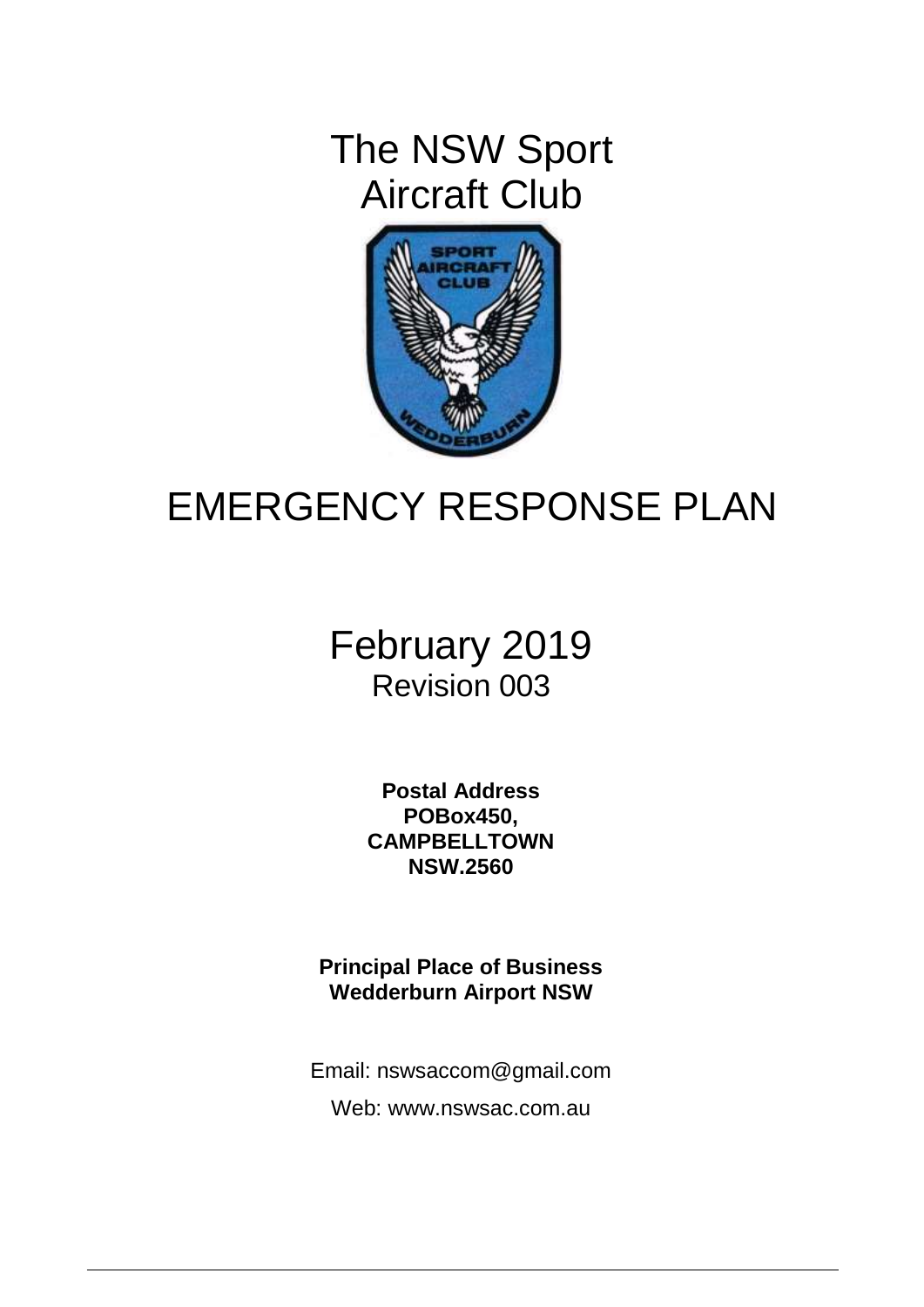| AIRCRAFT EMERGENCY RESPONSE FLOWCHART  8 |
|------------------------------------------|
|                                          |
|                                          |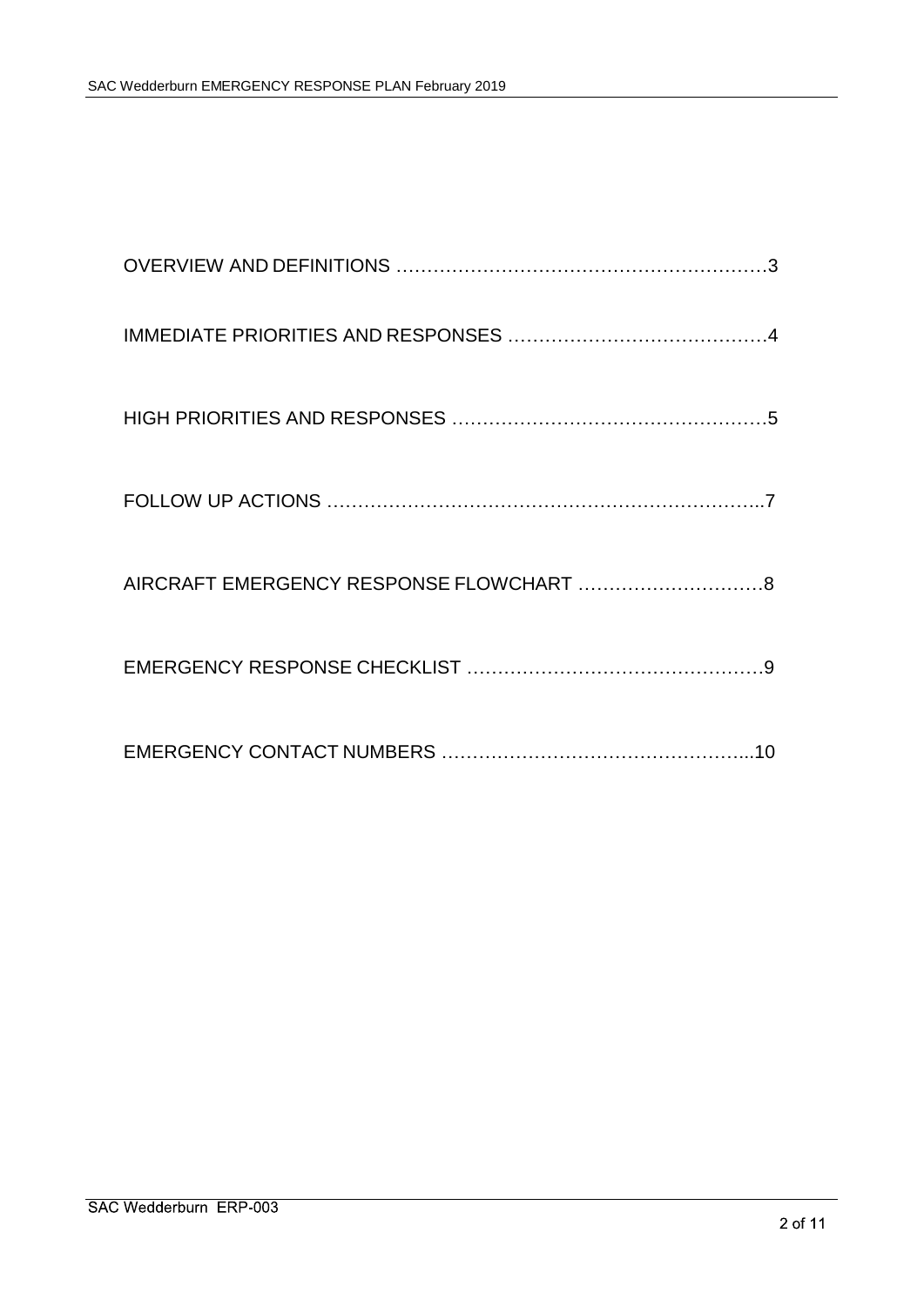### **Overview**

This guidance is provided for reference by SAC Wedderburn members and Committee of Management in the unfortunate event of accidents or incidents involving aircraft, ground support equipment and persons attending Wedderburn airfield. This document describes requirements for immediate action and for informing SAC committee, emergency services and external agencies. It provides key contacts and phone numbers. For aviation incidents/accidents it explains the official requirements mandated by the ATSB and CASA.

### **Important Definitions for Aircraft Accidents & Incidents**

The following advice is important; these definitions not only delineate the severity of occurrences but also invoke different levels of required response. In accordance with the Air Navigation Act 1920 Part 2A, it is mandatory to report all **accidents, serious incidents, incidents** and **occurrences** involving civil aircraft operations in Australia and Australian-registered aircraft overseas to the Australian Transport Safety Bureau (ATSB).

*Accident -* An occurrence associated with the operation of an aircraft, which takes place between the time any person boards the aircraft with the intention of flight until all such persons have disembarked, inwhich:

- 1. Any person suffers death or serious injury.<br>2. The aircraft incurs substantial damage or s
- 2. The aircraft incurs substantial damage or structural failure.<br>3. The aircraft is missing or inaccessible.
- The aircraft is missing or inaccessible.

**Serious incident -** An occurrence associated with the operation of an aircraft that affects or could affect the safety of the operation of the aircraft or that involves circumstances indicating that an accident nearly occurred. Examples include near-collisions, serious undershoots, pilot incapacitation and like occurrences.

*Incident -* An occurrence, other than an accident or serious incident, associated with the operation of an aircraft that affects or could affect the safety of operation of the aircraft. In practice this definition is broadly interpreted and the incident reporting system accepts any reports, requests, complaints and suggestions which relate to aviation safety.

Whilst the focus of this document is on accidents, serious incidents, incidents and occurrences involving aircraft and aviation related activities, it is also possible that untoward events, accidents and incidents may occur on theairfield with regard to ground operations, motor vehicles, machinery and plant, ground infrastructure or natural hazard. The same principles apply with regard to emergency response, with these requirements tailored to the demand, threat and severity of the situation.

#### **References:**

- Air Navigation Act 1920 Part 2A
- Transport Safety Investigation Act 2003 Sections 18 and 19
- SAAA Safety Management Plan (July 2015)

Signed By

Pablo Depetris

President SAC Wedderburn **Dated:** 19 February 2019

SAC Wedderburn ERP-003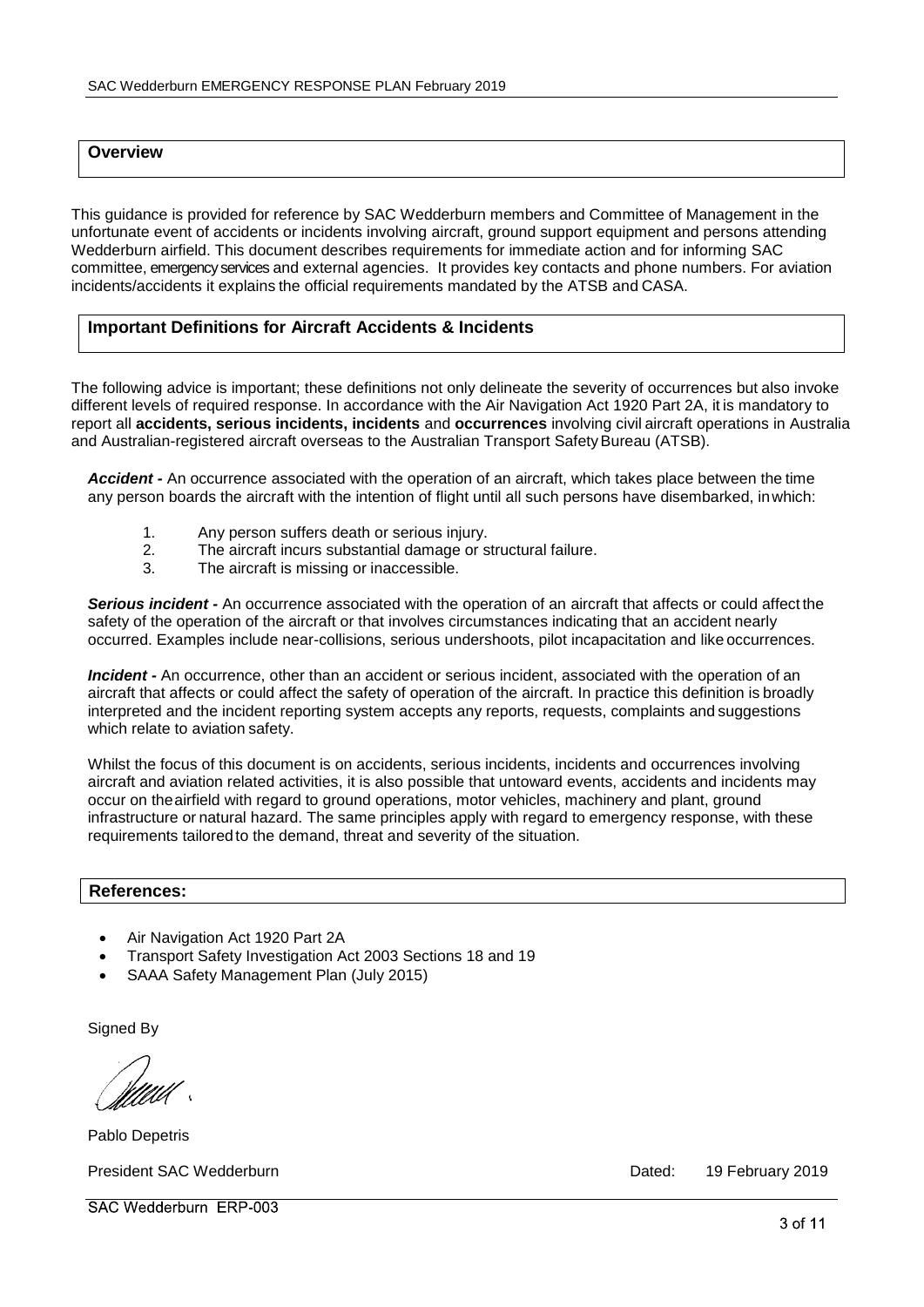# **IMMEDIATE PRIORITIES AND RESPONSES**

### 1. **SAFETY OF LIFE** *(refer to ERP flow chart Page.9)*

- Your "Personal Safety" is the first priority.
- Ascertain if it is safe to approach the crash/accident site.
- Beware of the possibility of explosion from fuel/oil spill.
- Beware of airborne pathogens and combusted carbon fibre.
- If safe to do so provide immediate first aid.
- Call Emergency Services (000) if required or if in any doubt Police, Fire, Ambulance
- Provide immediate firefighting response
- If required to prevent further injury to persons involved, remove to safe location clear of immediate hazards
- Ensure others are not exposed to further hazards

### 2. **ASSIST EMERGENCY SERVICES**

- Expedite their access to the accident/incident site and any deceased or injured people
- Escort emergency services if required ensuring they do not enter active runways.
- Assist in preserving the accident scene.
- Observe Police instructions
- Restrict media and news crew access

#### **NOTES -**

- These immediate priorities and responses are paramount and must take precedence over lower priority responses described below.
- When an accident or serious incident occurs, people will be stressed and will tend to react instinctively, sometimes focusing on lower priority issues.
- Restoring a sense of calm and discipline is very important.
- Clear delegation of tasks to individuals is very important.
- People will respond positively to calm and assured leadership.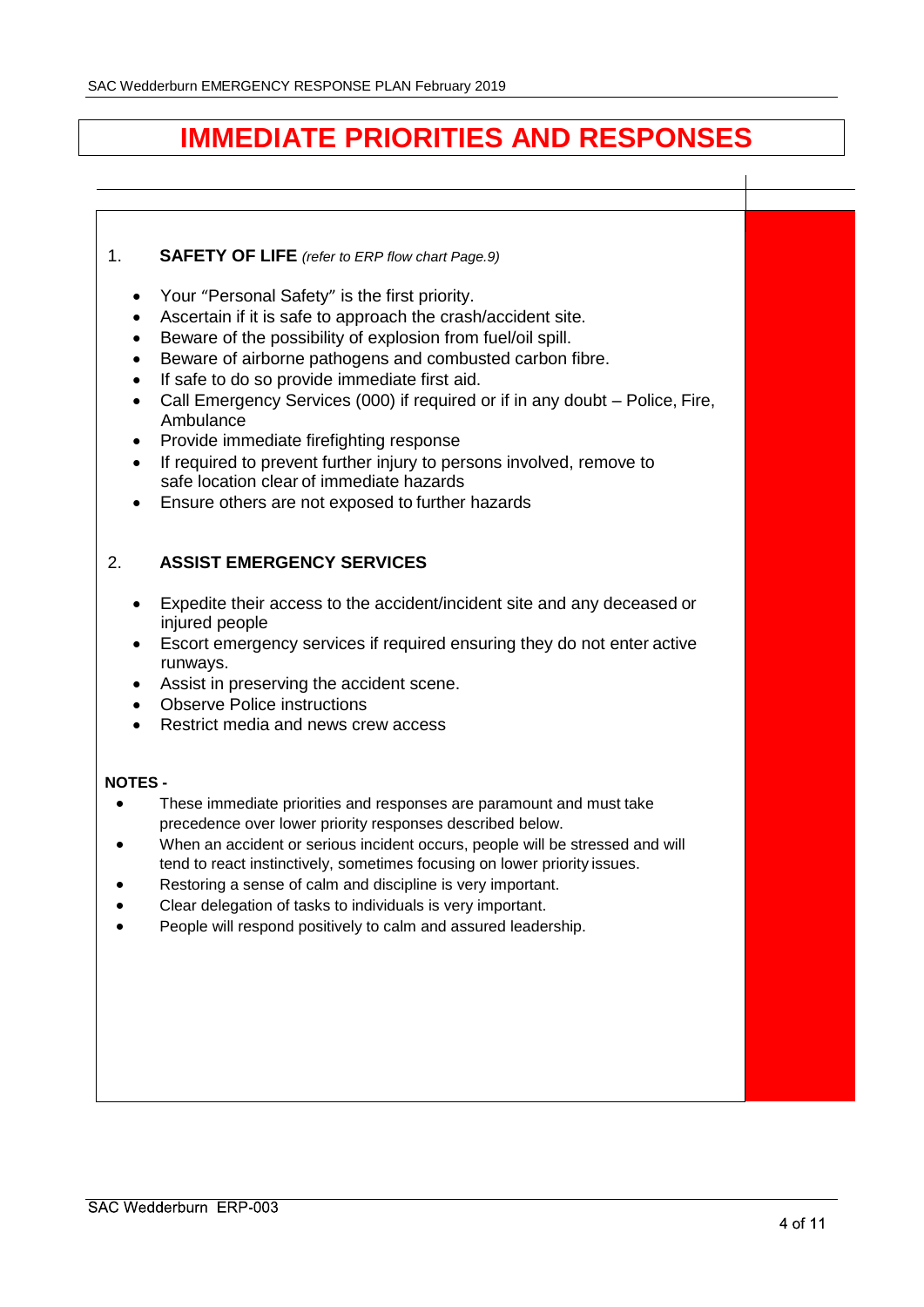# HIGH PRIORITIES AND RESPONSES

Having ensured that the immediate priorities and responses are being or have been attended to, the following high priority actions should be pursued.

### **Records:**

- prepare and collect witness accounts of the accident or incident, plus relevant data and imagery as soon as possible prepare and collect independent written statements from witnesses and those attending the scene, having briefed them on the importance of recording their own observations and actions, with minimum discussion with others
- take and retain photographs
- take measurements and prepare diagrams
- retain meteorological forecast printouts and data

**Note:** If Police officers confiscate any records and documents, recommend delegating someone to accompany the officers to the police station to obtain a receipt for the originals and collect photocopies of those documents.

### **Ensure preservation of physical evidence**:

- assist police and investigating authorities
- on the advice of the ATSB aircraft or wreckage may have to remain at the scene or on runway, if no further safety hazard
- photographs are important before any physical evidence is moved
- covering or protection of evidence may be required

**Note:** Physical evidence may be seized by police or the ATSB. If this occurs, prepare and retain an inventory of what evidence is collected.

Inform SAC President, SAC Secretary, SAC Caretaker or their deputies:

- contact details are attached
- they will assist if possible in contacting next of kin and may mobilise help/relief for duty crew on the scene

If a fatality, inform ATSB, CASA and relevant sporting body if appropriate.

- contact details are attached
- either SAC President or Secretary should do this

If aircraft overdue or location unknown, call AUSSAR

- contact details are attached
- consider using available aircraft to assist as airborne search or radio relay assist
- ensure listening watch on distress frequency 121.5MHz
- ensure Club mobile numbers are working and monitored

Manage members of public, limit access

- safety of members of the public present on the field is paramount
- members of the public who are witnesses should be carefully debriefed.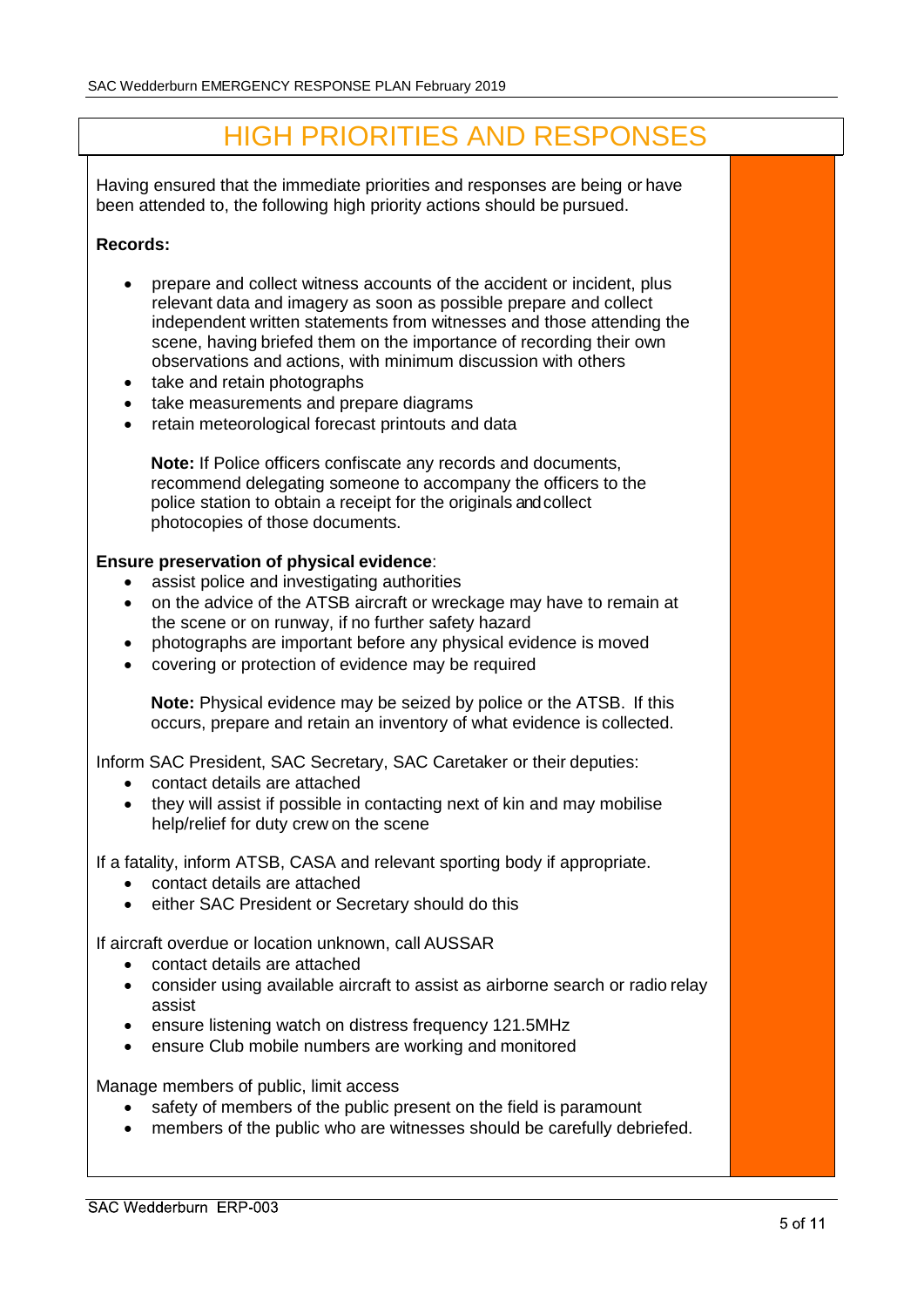delegate a member to man the airfield access gate to limit access to essential people only, politely decline access to spectators and gawkers in order to assist duty crew and emergency services to manage the scene, reduce movement of physical evidence, limit exposure to hazards, and better manage stress or trauma of those affected

 if there is a fatality, media and public should be advised it is an accident under investigation by the ATSB, CASA and/or Police

**Note:** If there is a fatality, the airfield will probably be closed and classified as a crime scene. Police will require strict access controls.

### **Manage media access or inquiries, limit public comment**

- if media are present at the time, ensure they are escorted by a member at all times and refer them to the SAC President.
- if time permits, SAC President to draft a very short summary of the key facts and circumstances regarding the accident or incident.
- if there is a fatality, DO NOT release names of victims
- if there is a fatality, media and public should be advised that the accident is under investigation by the ATSB / Police and comment is not possible.

### **Manage SAC members and public present on the field**

- focus on the key facts, do not speculate or offer opinion
- affirm assistance will be provided to deal with any stress or trauma
- affirm that it is normal for strong emotions to be felt, that may require expression and comfort
- get statements in writing from those present as to what they did or did not see, what their actions were
- get a complete list of those present and their contact information who witnessed the event.

#### **NOTES:**

- These responses are important but will always be lower priority than the Immediate Priorities and Responses, which may require continuing attention and oversight whilst these responses are being addressed.
- When an accident or serious incident occurs, people will be stressed and will tend to react instinctively, sometimes focusing on lower priority issues.
- After the initial essential responses, people will want to express their emotions and seek out explanations.
- Maintaining a focus on the key facts and most important actions, whilst instilling sense of calm and discipline is very important.
- Clear delegation of tasks to individuals is very important, noting that many activities here must occur in parallel.
- People will respond positively to calm and assured leadership.
- If there is a fatality, police officers will have authority over many issues on the airfield, but as non-aviators will require expert advice and counsel on what actions are appropriate. The senior person on site must therefore establish a direct relationship with the Police Officer-In-Charge on the scene. The airfield must be closed and access controlled.
- If in doubt, seek advice and support from the SAC President as appropriate.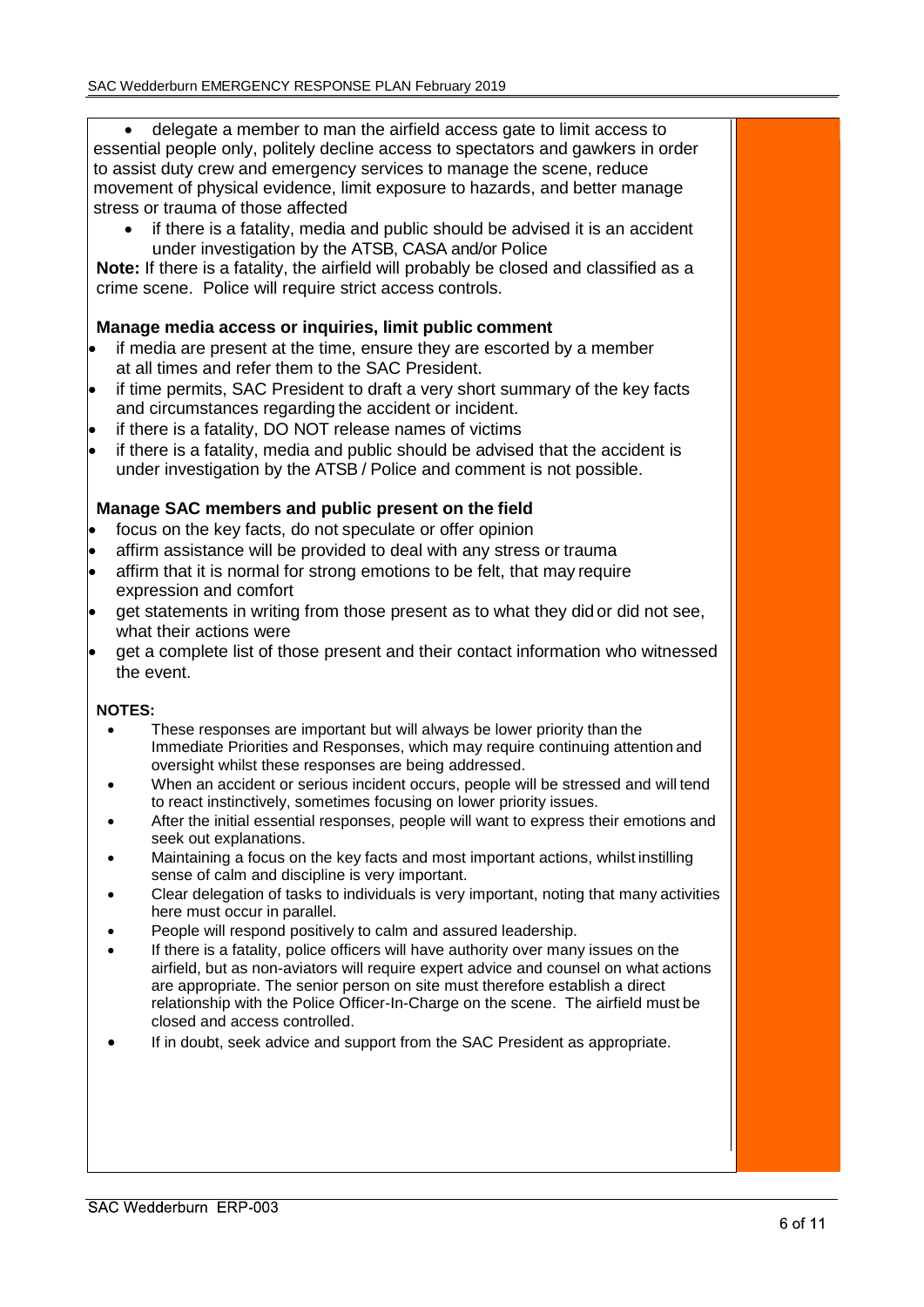## **FOLLOW UP ACTIONS**

The follow-up priorities and responses will be unique to each incident or accident, but the following checklist should be referred to for guidance and allocation of lead responsibilities. Some are not essential actions, but reminders of issues to be considered.

These are in no particular order of precedence.

- "Hot Debrief" as soon as possible hold a debrief of all members and visitors involved in the accident/incident
- Prepare a briefing for the SAC Committee and CASA
- submit accident/incident report
- Accident and incident analysis with SAC Committee and Safety Sub Committee.
- Consider the provision of counseling and support for stress or trauma
- Media Point of Contact, Public Affairs (Normally President)
- Liaison with families of affected people
- Insurance responses and claims management
- Liaison with Police, Coroner Office
- Compilation of an ATSB Accident Report
- Record keeping
- Legal risks and liaison, representation issues
- Hospital / family / funeral attendance and liaison
- Ongoing support for people affected
- Information flow and containment of speculation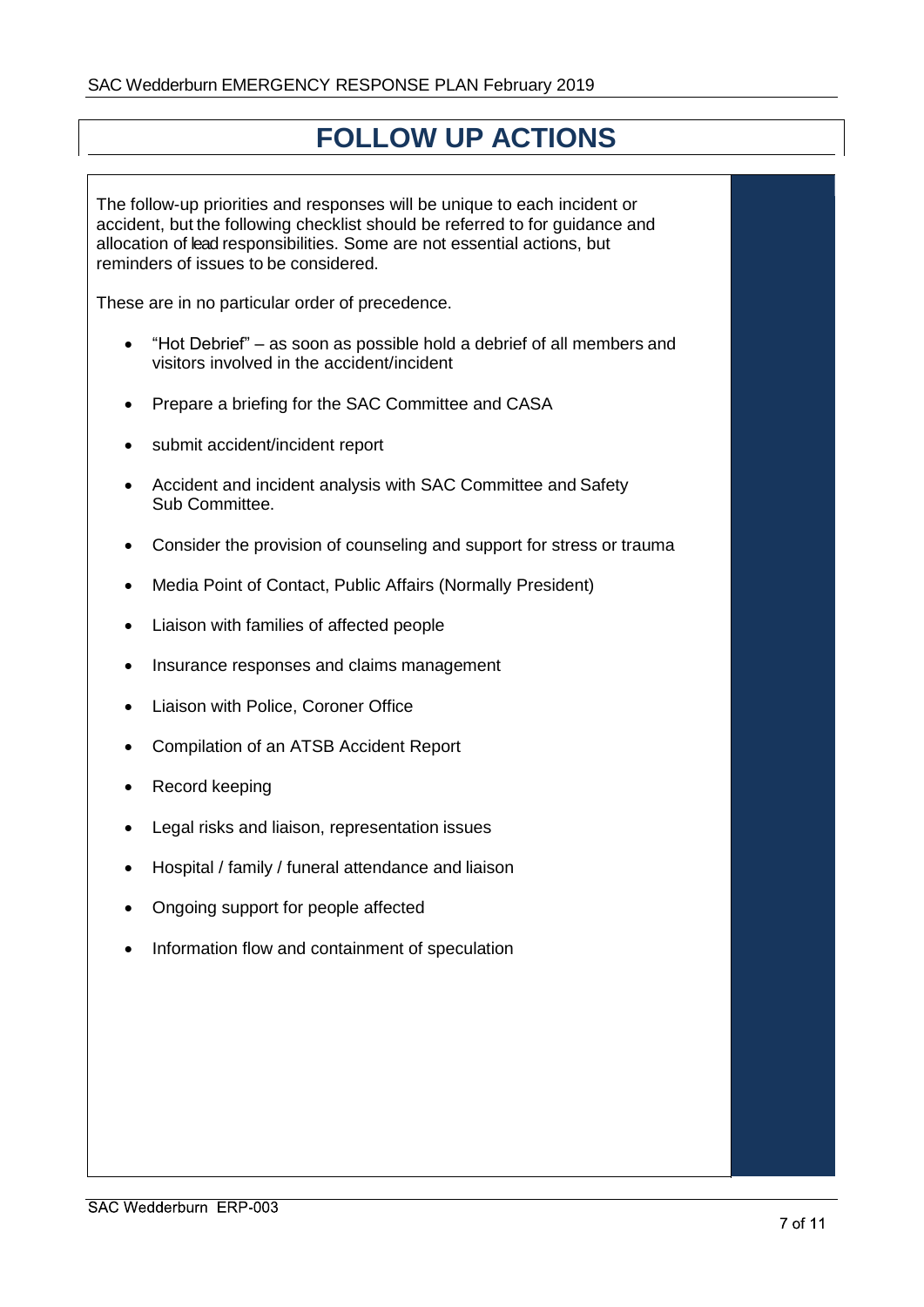### **EMERGENCY RESPONSE FLOW CHART**

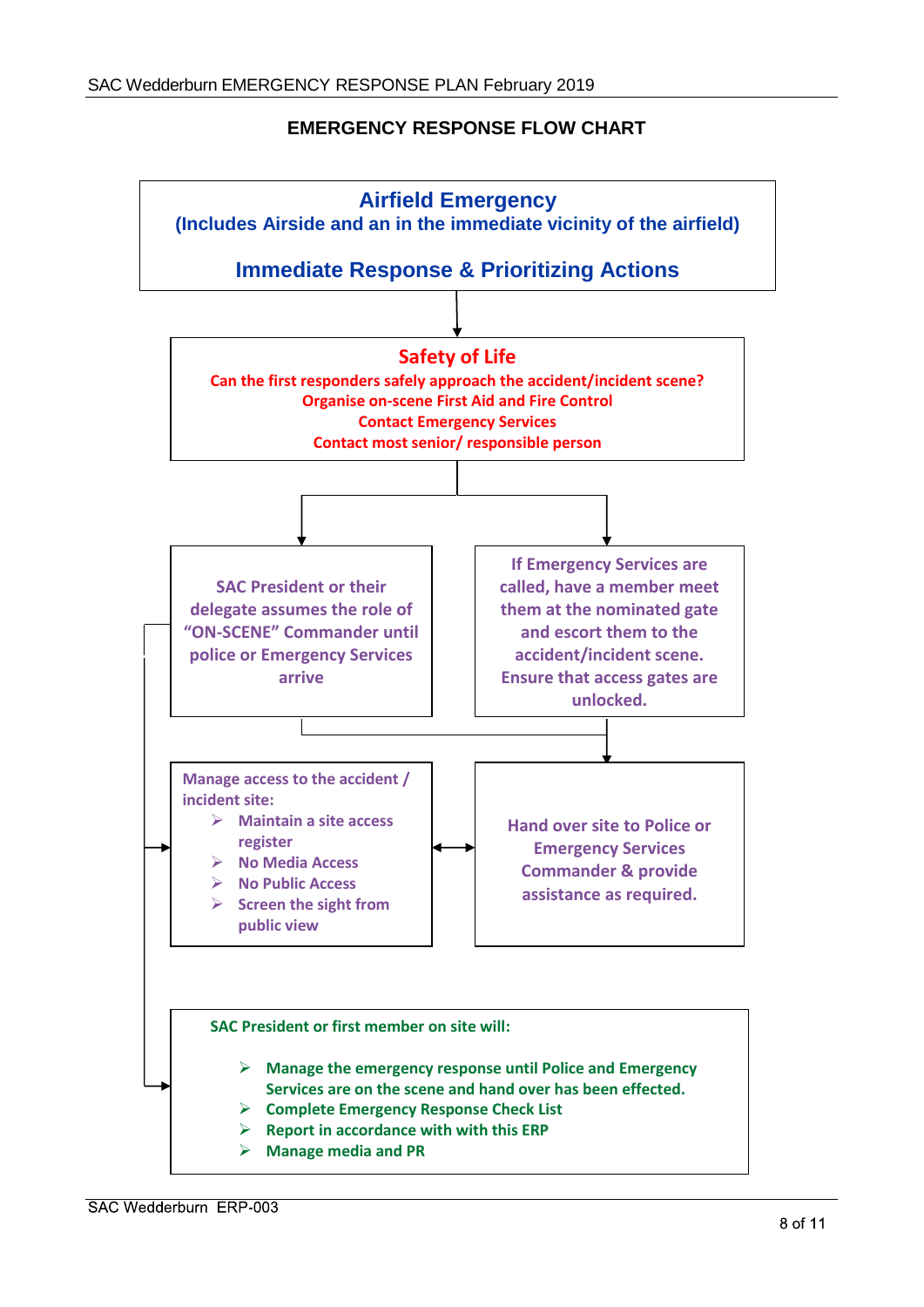### **EMERGENCY RESPONSE CHECKLIST**

### **Initial Response Actions**

- □ Assess Scene
- $\Box$  Render Assistance if safe to do so (do not endanger responders)
- $\Box$  Call Emergency Services (000) refer to "Emergency Response Flow Chart"
- $\Box$  Allocate duties to assisting members
- $\Box$  Look after survivors safety/welfare
- $\Box$  Secure and protect scene (Evidence)
- $\Box$  Arrange for a member to unlock access points & meet Emergency Services at the main gate or muster area.
- $\Box$  Screen & limit access to scene to only those who need to be there.
- $\Box$  Manage witnesses and other members and visitors on the airfield.
- Commence Incident Log *(Refer to the note below)*

### **If Emergency Services are required transfer Incident Management to their On- Scene Commander upon their arrival.**

### **Post Initial Response Actions**

- $\Box$  Recall and account for all aircraft
- $\Box$  Quarantine all operational documents relating to the accident/ incident flight
- □ Complete Incident details on ATSB report Form
- Obtain name, address and contact details for Witnesses *(Refer to notes on maintaining and Incident Log below)*

### **Notifications**

Refer to Emergency Contact List below

- □ SAC President
- □ SAC Secretary
- □ Club Safety Manager
- $\Box$  Property owner (if relevant)
- ATSB
- $\Box$  AusSAR (if a Distress Beacon has been activated)

### **Hot Debrief**

Once initial responses are complete and the survivors have been looked after, where ever possible conduct a "Hot Debrief" while events are fresh in everyone's mind; record comments and outcomes in an Incident Log.

**Note:** An **Incident Log** can be recorded in any free form as long as it is neat, tidy and legible. It must record full name, address and contact details of the any person who accesses the accident/incident sight and all witnesses. Record a brief simple English account of what the witness saw. "Do not lead the witness". Stick to the facts.

SAC Wedderburn ERP-003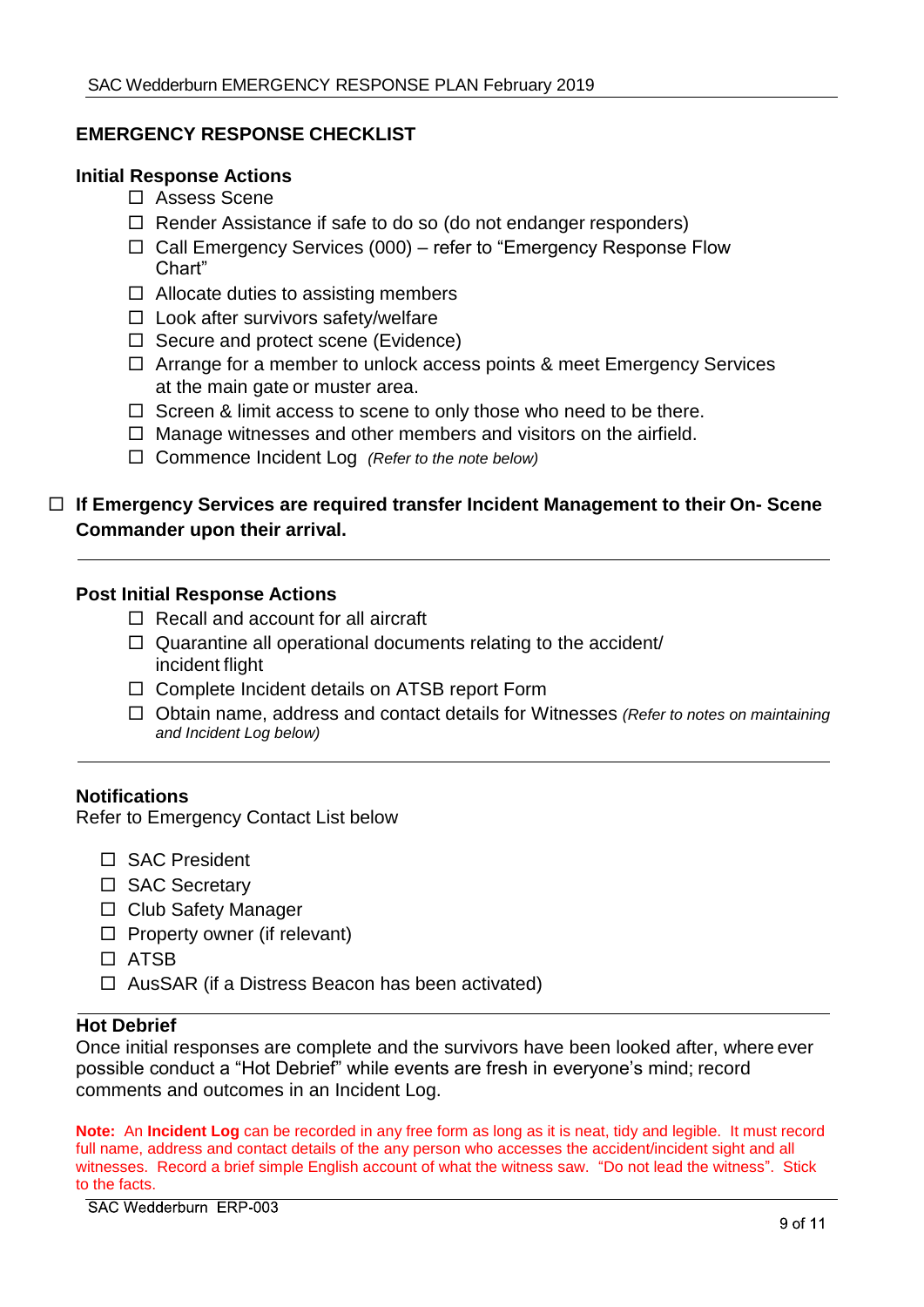### **Wedderburn Airfield - Emergency Contact Numbers**

### **Current as at February 2019**

| 000<br><b>Emergency Phone</b>                                  | Be prepared to provide information in the<br>following order:                                                                                                                                              |  |  |
|----------------------------------------------------------------|------------------------------------------------------------------------------------------------------------------------------------------------------------------------------------------------------------|--|--|
| Mobile (any network) 112                                       | Who you are - Including a Contact phone<br>$\bullet$<br>number<br>Where you are (Airfield Location)<br>$\bullet$<br>Situation or what the problem is<br>$\bullet$<br><b>Required Response</b><br>$\bullet$ |  |  |
| Be prepared to stay on the line to assist emergency responders |                                                                                                                                                                                                            |  |  |

### **Additional Emergency Contact Phone Contacts**

| <b>Campbelltown Police Station</b>          | 02 4620 1199 |
|---------------------------------------------|--------------|
| <b>Campbelltown Ambulance Service</b>       | 000          |
| <b>Campbelltown Fire Station</b>            | 02 4625 2709 |
| <b>NSW Rural Fire Service</b>               | 000          |
| <b>Wedderburn Fire Brigade</b>              | 02 4634 1361 |
| <b>Minto Fire Control Management Center</b> | 02 9608 7777 |
| <b>Campbelltown City Council</b>            | 02 4645 4000 |
| <b>Campbelltown Hospital</b>                | 02 4634 3000 |
| <b>Wollondilly Council</b>                  | 02 4677 1100 |
| <b>AUSSAR</b> (lost or overdue aircraft)    | 02 6230 6899 |

### **NSW Sport Aircraft Club Wedderburn**

| <b>President Pablo Depetris</b>    | 0425 380 965 |
|------------------------------------|--------------|
| <b>Secretary Jock Anderson</b>     | 0425 380 966 |
| <b>Caretaker Steve Pate</b>        | 0425 380 964 |
| <b>Safety Committee Gary Weeks</b> | 0416 055 011 |